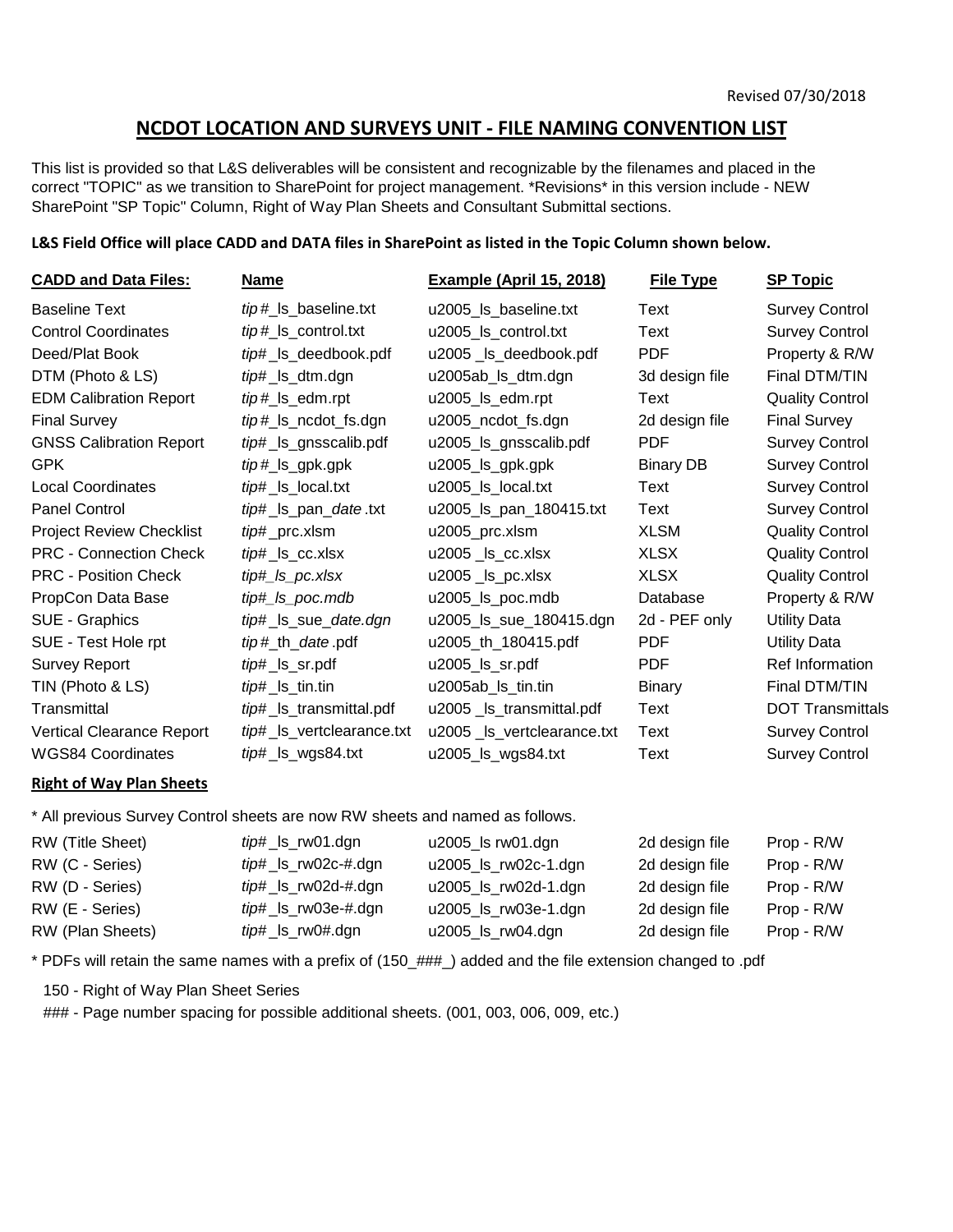# **Notes**

1) Panel Control and all SUE related files will continue to include date in the filename.

2) Continue to send a separate SUE file with date. L&S PEF will run the Counter Program.

3) Using SharePoint "Version Comments" to document revisions replaces need for "history.xls" file.

#### Special Circumstances

E.g. - A consutlatnt (PEF) is contracted to survey ONLY "property" would send in a PRL file. Refer below in the event that Consultant Delivearables need to be split into individual tasks.

| Files:                    | Name            | <b>Example</b>     | <b>File Type</b> | <b>SP Topic</b>       |
|---------------------------|-----------------|--------------------|------------------|-----------------------|
| <b>Baseline Graphics</b>  | tip#_ls_bln.dgn | u2005_ls_bln.dgn   | 2d design file   | <b>Con Submittals</b> |
| <b>Existing Alignment</b> | tip#_ls_eln.dgn | u2005_ls_eln.dgn   | 2d design file   | <b>Con Submittals</b> |
| <b>Property Data</b>      | tip#_ls_prl.dgn | u2005_ls_prl.dgn   | 2d design file   | <b>Con Submittals</b> |
| <b>Hydraulics Data</b>    | tip#_ls_hyl.dgn | u2005_ls_hyl.dgn   | 2d design file   | <b>Con Submittals</b> |
| Wetland (LS)              | tip#_ls_wll.dgn | u2005_ls_wll.dgn   | 2d design file   | <b>Con Submittals</b> |
| <b>Utility Data</b>       | tip#_ls_utl.dgn | u2005_ls_utl.dgn   | 2d design file   | <b>Con Submittals</b> |
| DTL (LS data only)        | tip#_ls_dtl.dgn | u2005ab_ls_dtl.dgn | 3d design file   | <b>Con Submittals</b> |
| TNL (LS data only)        | tip#_ls_tnl.tin | u2005ab Is tnl.tin | Binary           | Con Submittals        |

#### File Descriptions

| File ID      | <b>Explanation:</b>                                    |
|--------------|--------------------------------------------------------|
| baseline     | <b>Baseline Control Text File</b>                      |
| bln          | <b>Baseline Graphics</b>                               |
| control      | Baseline Control Referenced to Design Alignment        |
| ccr          | Coordinate Comparison Report                           |
| dtl          | 3D DTM containing only L&S data                        |
| dtm          | 3D DTM containing Photogrammetry & L&S data            |
| edm          | <b>EDM Calibration Report</b>                          |
| eln          | <b>Existing Road Alignment</b>                         |
| final survev | Final Survey Graphics File                             |
| gnsscalib    | <b>GNSS Site Calibration Report</b>                    |
| gpk          | GeoPak (Points, Lines, Curves, Chains, etc.)           |
| hyl          | Hydraulics Data by L&S                                 |
| local        | Site Calibration - Localized Coordinates               |
| pan          | Photo Control Text File for Aerial Panels              |
| poc          | <b>Property Owner Contact Info</b>                     |
| prl          | Property Line Information by L&S                       |
| psd          | <b>Property Survey / Condemnation</b>                  |
| sr           | <b>Survey Report</b>                                   |
| sue          | Utilities by Subsurface U/G Engr (includes Test Holes) |
| tin          | Binary Triangles's for DTM's (Photog. & L&S data)      |
| tnl          | Binary Triangles's for DTM's containing only L&S data  |
| utl          | Utilities by L&S                                       |
| wgs84        | Site Calibration - Latitude / Longitude                |
| wll          | Wetland file by L&S                                    |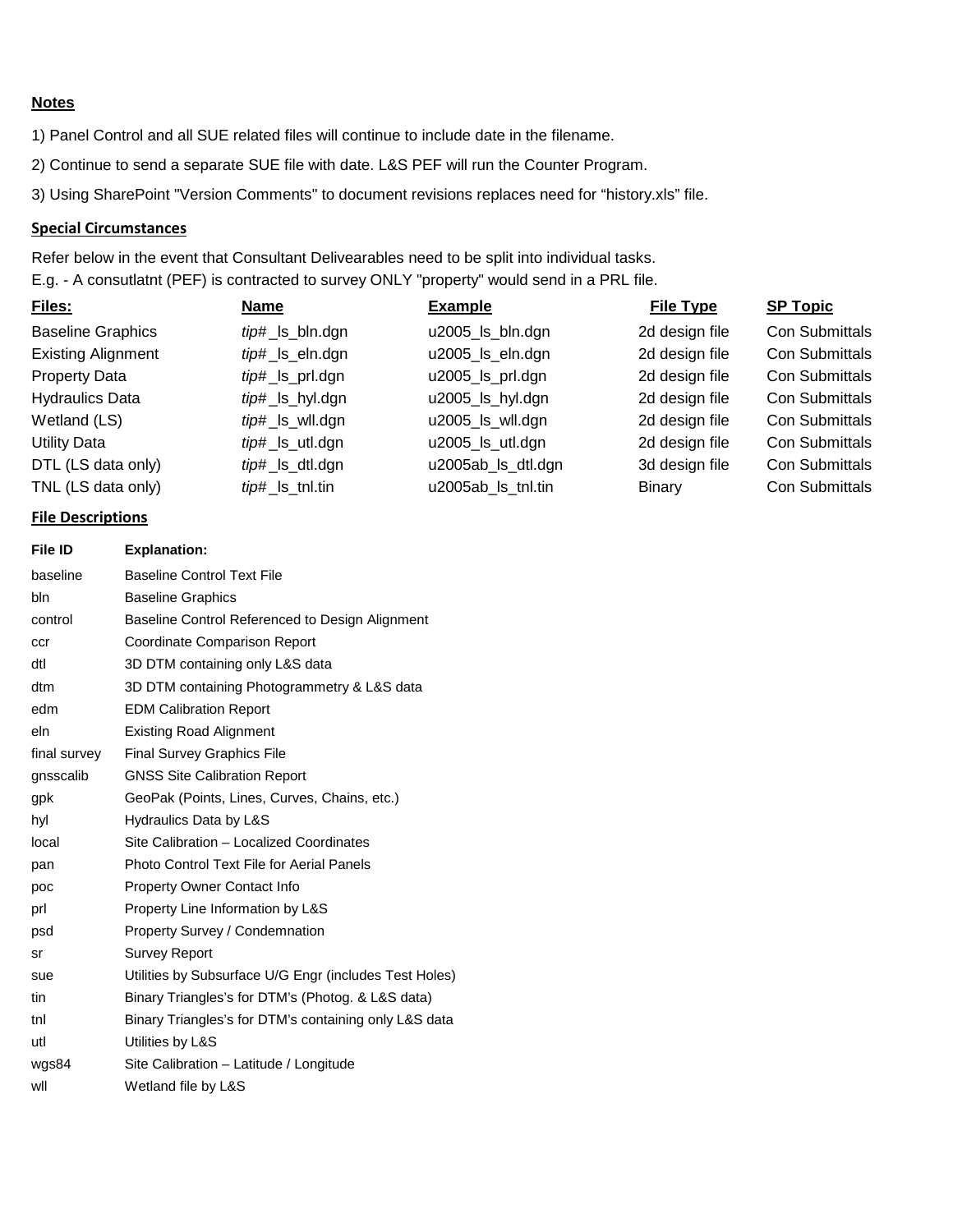# **L&S PEF Workflow (Field)**

| <b>Email Subject Line</b>              | tip#_type_firm      | u2005ab con esp          |            |
|----------------------------------------|---------------------|--------------------------|------------|
| Request (req)                          | tip#_type_req       | u2005ab_con_req.xls      | <b>XLS</b> |
| Final Estimate (EST/TAM)               | tip#_type_firmest   | u2005ab_con_espest.xls   | <b>XLS</b> |
| Evaluation                             | tip#_type_firmevl   | u2005ab_con_espevl.xls   | <b>XLS</b> |
| <b>Signed Approved Scoping Minutes</b> | tip#_type_firm_SASM | u2005ab-con-esp-SASM.pdf | <b>PDF</b> |
| Signed Approved ManHours (Mark-Ups)    | tip#_type_firm_SAMH | u2005ab-con-esp-SAMH.pdf | <b>PDF</b> |

Emailed EST(TAM) eliminates the need to place the EST at S:\New\_PEF\_Requests\Finalized\_PEF\_Requests DocuSign eliminates the need to place the eval at S:\New\_PEF\_Requests\Finalized\_PEF\_Requests\Evaluations 2 Signatures required on the SASM (1 Consultant Representative and 1 Field Office Representative) 1 Signature required on the SAMH (1 Field Office Representative)

| 2-3 character Survey Types:                    | $CON = Conventional$     | SUE = Subsurface Utility Engineering |  |  |  |
|------------------------------------------------|--------------------------|--------------------------------------|--|--|--|
| MS = Mobile Scanner                            | TS = Terrestrial Scanner | HS = Hydrographic Surveys            |  |  |  |
| Adding the date to the filename is acceptable. |                          |                                      |  |  |  |

## **L&S PEF Workflow (Consultant)**

| Partial Invoice           | tip#_type_firm_%PI | u2005ab con esp 50%PI.pdf | <b>PDF</b> |
|---------------------------|--------------------|---------------------------|------------|
| Final Invoice             | tip#_type_firm_FI  | u2005ab_con_esp_Fl.pdf    | <b>PDF</b> |
| Cost Est Package          | tip#_type_firm_CEP | u2005ab_con_esp_CEP.pdf   | <b>PDF</b> |
| <b>Email Subject Line</b> | tip#_type_firm     | u2005ab_con_esp           |            |

Cost Estimate Package includes: Cover Sheet, Estimate, Signature Page, RS-2 (SUE includes Man Hour Classification) Invoices must include Signed DBE-IS and Certification Letter

Progress Reports should be sent to the Field Office on the  $1<sup>st</sup>$  and  $15<sup>th</sup>$  of each month

**CONSULTANT SUBMITTALS** - "NEW" Consultant (PEF) Transmittal Process and SharePoint Topic

\* PEFs will now place requested deliverables together inside of a single "Document Set" under the Consultant Submittals topic on SharePoint.

\* If an individual file inside of a document set is found to contain errors or omissions, the PEF should upload the revised file (same name) back to the "same" document set AND add revision comments to SharePoint at that time.

| Files:                                             | Name                                             | <b>Example</b>                                                      | <b>File Type</b>  | <b>SP Topic</b>       |
|----------------------------------------------------|--------------------------------------------------|---------------------------------------------------------------------|-------------------|-----------------------|
| Document Set                                       | tip#_type_firm_date                              | u2005_con_esp_180415                                                | <b>SharePoint</b> | <b>Con Submittals</b> |
| Supplemental                                       | tip#_type2_firm_date                             | u2005_con2_esp_180415                                               | SharePoint        | <b>Con Submittals</b> |
| 2-3 character Survey Types:<br>MS = Mobile Scanner | $CON = Conventional$<br>TS = Terrestrial Scanner | SUE = Subsurface Utility Engineering<br>$HS = Hydrographic Surveys$ |                   |                       |